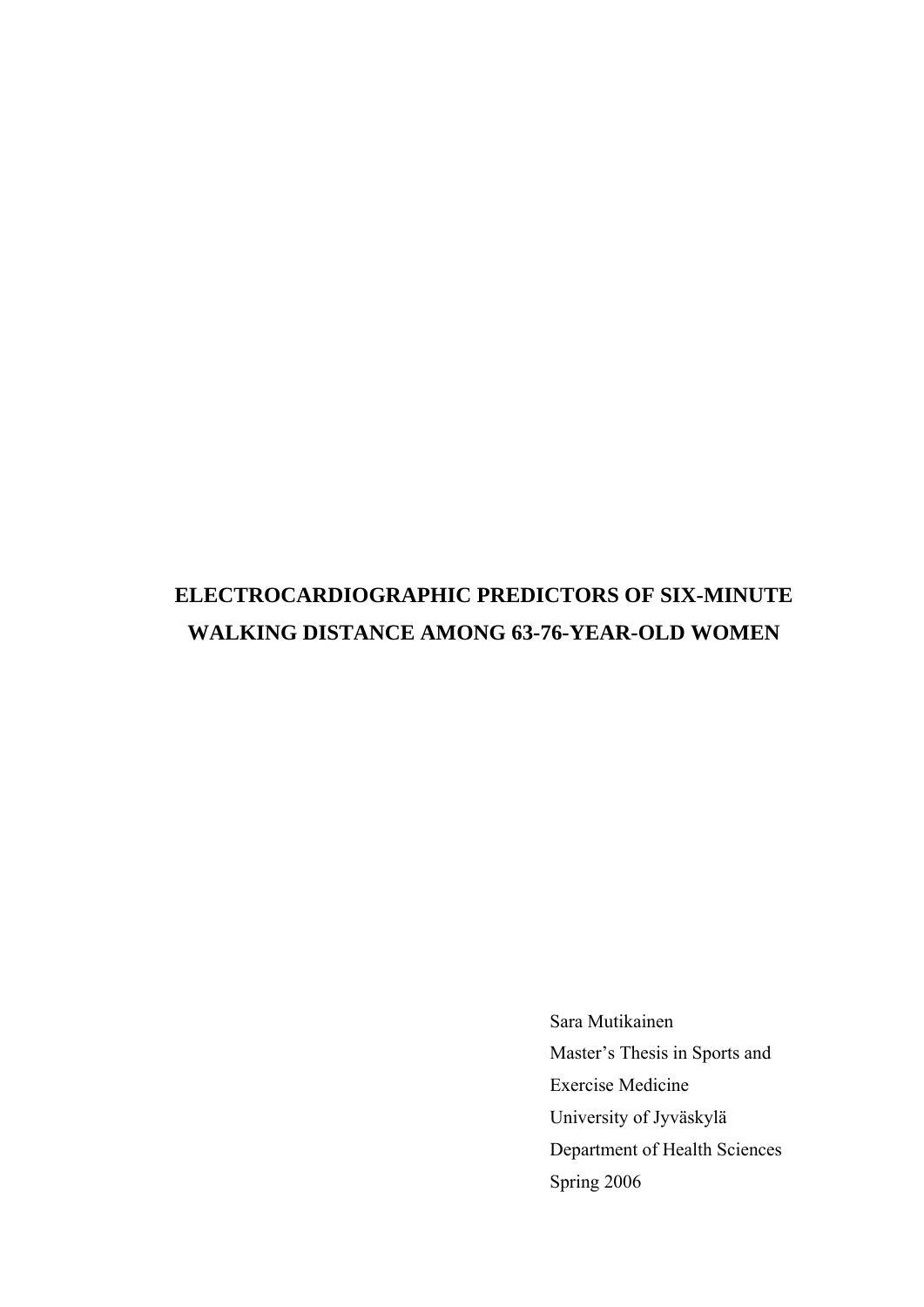UNIVERSITY OF JYVÄSKYLÄ Department of Health Sciences Sara Mutikainen: ELECTROCARDIOGRAPHIC PREDICTORS OF SIX-MINUTE WALKING DISTANCE AMONG 63-76-YEAR-OLD WOMEN Master's Thesis in Sports and Exercise Medicine, 15 pages Advisors: Urho Kujala, Professor of Sports and Exercise Medicine, and Taina Rantanen, Professor of Gerontology and Public Health Spring 2006

## **ABSTRACT**

Anthropometric factors, physical activity, and chronic diseases are known to predict walking distance in the six-minute walking test, but the predictive value of electrocardiographic (ECG) variables in a non-clinical population is unknown. The aim of this study was to determine how different ECG variables predict walking distance in the six-minute walking test among 63-76-year-old Finnish female twins (n=434) and assess if ECG measurements give extra information for predicting walking distance in addition to measurements performed routinely by a physician in a normal clinical examination.

Main measurements performed were a standard 12-lead resting ECG and six-minute walking test. Age, heart rate, body mass index (BMI), chronic diseases, use of beta-blockers, physical activity, and resting blood pressure were regarded as information typically obtained by a physician in a clinical examination either through interviewing or observing and measuring the patient. These variables were used for the adjustment of results. Results were analyzed using linear regression analysis. Subjects with myocardial infarction, conduction abnormalities, and electronic pacing were excluded (n=48).

Mean distance walked during six minutes was 530 m. The best electrocardiographic predictors of a long walking distance were high  $TV_5$ , high TII, and high  $RV_5$ , but the explanation rates were small (0.04, 0.035, and 0.03, respectively). From clinical information low BMI, absence of chronic diseases, and high physical activity were the best predictors of distance walked, and explanation rates were larger than for the ECG variables (0.117, 0.084, and 0.07, respectively). When ECG variables were adjusted for age, heart rate, BMI, chronic diseases, beta-blockers, physical activity, and resting blood pressure, explanation rates remained small. The greatest explanation rate was for  $SV_3$  (0.015), but only  $RV_5$  reached statistical significance  $(R^2=0.008, P=0.049)$ .

In conclusion, BMI, chronic diseases, and physical activity are good predictors of walking distance in relatively healthy older women, but the predictive value of ECG variables is smaller when cases with myocardial infarction are excluded. After including other variables in the models, additional information given by ECG variables is small.

**Key Words:** electrocardiography, six-minute walking test, the aged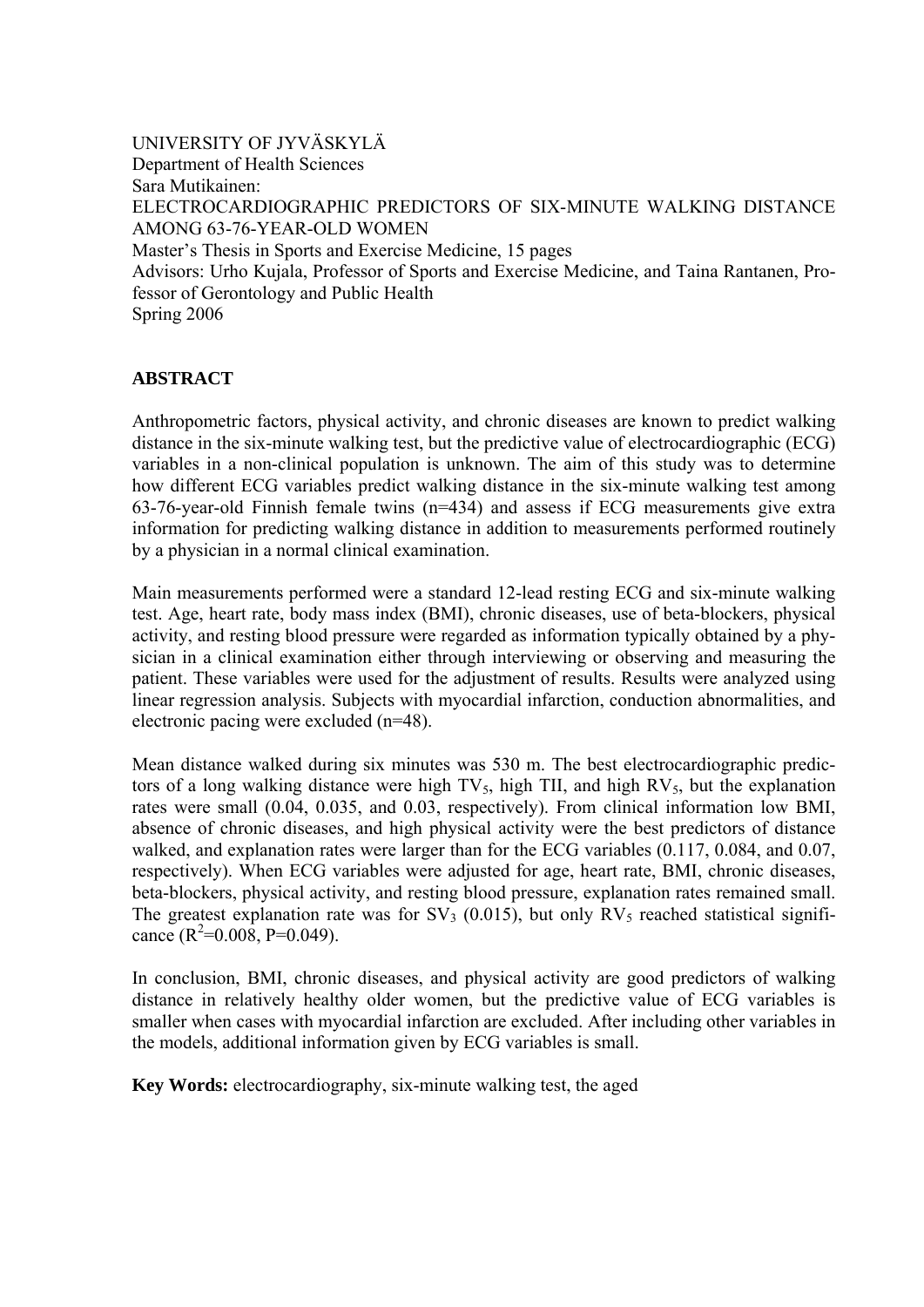JYVÄSKYLÄN YLIOPISTO Terveystieteiden laitos Sara Mutikainen: KUUDEN MINUUTIN KÄVELYMATKAN ELEKTROKARDIOGRAFISET ENNUSTA-JAT 63-76-VUOTIAILLA NAISILLA Liikuntalääketieteen pro gradu –tutkielma, 15 sivua Ohjaajat: Liikuntalääketieteen professori Urho Kujala ja Gerontologian ja kansanterveyden professori Taina Rantanen Kevät 2006

# **TIIVISTELMÄ**

Tämän tutkimuksen tarkoituksena oli selvittää miten erilaiset elektrokardiografiset (EKG) muuttujat ennustavat käveltyä matkaa kuuden minuutin kävelytestissä 63-76-vuotiailla suomalaisilla kaksosnaisilla (n=434). Tämän lisäksi tarkoituksena oli selvittää antavatko EKGmuuttujat lisätietoa kävelymatkan ennustamiseen niiden muuttujien lisäksi, jotka lääkäri voi selvittää tavanomaisessa kliinisessä tutkimuksessa.

Koehenkilöille tehtiin standardi 12-kytkentäinen lepo-EKG-mittaus sekä kuuden minuutin kävelytesti. Ikä, syke, painoindeksi (BMI), krooniset sairaudet, beetasalpaajien käyttö, fyysinen aktiivisuus sekä lepoverenpaine katsottiin sellaisiksi muuttujiksi, jotka lääkäri voi kliinisessä tutkimuksessa selvittää. Nämä muuttujat kysyttiin ja selvitettiin koehenkilöiltä, ja niitä käytettiin tulosten vakiointiin. Tulokset analysoitiin lineaarisella regressioanalyysillä. Analyyseistä suljettiin pois koehenkilöt, joilla oli sydäninfarkti, haarakatkos tai sydämen tahdistin  $(n=48)$ .

Koehenkilöt kävelivät keskimäärin 530 m kuuden minuutin aikana. Pitkän kävelymatkan parhaat elektrokardiografiset ennustajat olivat korkea TV<sub>5</sub> (R<sup>2</sup>=0.04), korkea TII (R<sup>2</sup>=0.035) ja korkea RV<sub>5</sub> (R<sup>2</sup>=0.03). Kliinisistä muuttujista matala BMI (R<sup>2</sup>=0.117), kroonisten sairauksien puuttuminen ( $R^2$ =0.084) sekä runsas fyysinen aktiivisuus ( $R^2$ =0.07) olivat pitkän kävelymatkan parhaat ennustajat. Kun EKG-muuttujat vakioitiin iällä, sykkeellä, BMI:llä, kroonisilla sairauksilla, beetasalpaajien käytöllä, fyysisellä aktiivisuudella sekä lepoverenpaineella, selitysosuudet pysyivät pieninä. Suurin selitysosuus oli  $SV_3$ :lla (0.015), mutta ainoastaan RV<sub>5</sub> oli tilastollisesti merkitsevä ( $R^2$ =0.008, P=0.049).

Johtopäätöksinä voidaan todeta, että BMI, krooniset sairaudet ja fyysinen aktiivisuus ennustavat hyvin kuuden minuutin kävelymatkaa suhteellisen terveillä ikääntyneillä naisilla, mutta EKG-muuttujien ennusteellinen arvo on näitä pienempi aineistossa, josta sydäninfarktitapaukset on poissuljettu. Kun EKG-muuttujat vakioidaan kliinisillä muuttujilla, niiden antama lisäinformaatio on myös pieni.

**Avainsanat:** elektrokardiografia, kuuden minuutin kävelytesti, ikääntyneet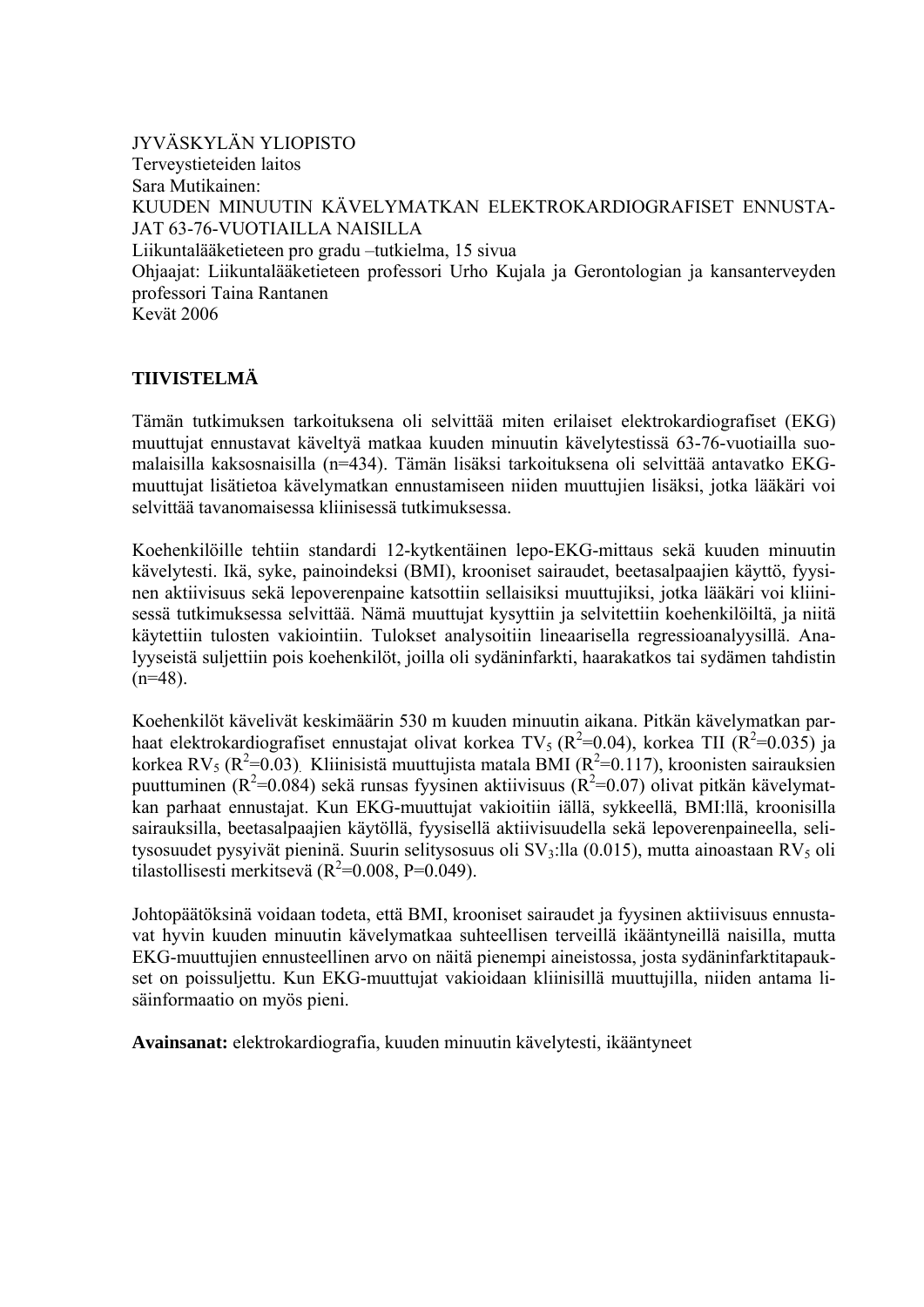# **TABLE OF CONTENTS**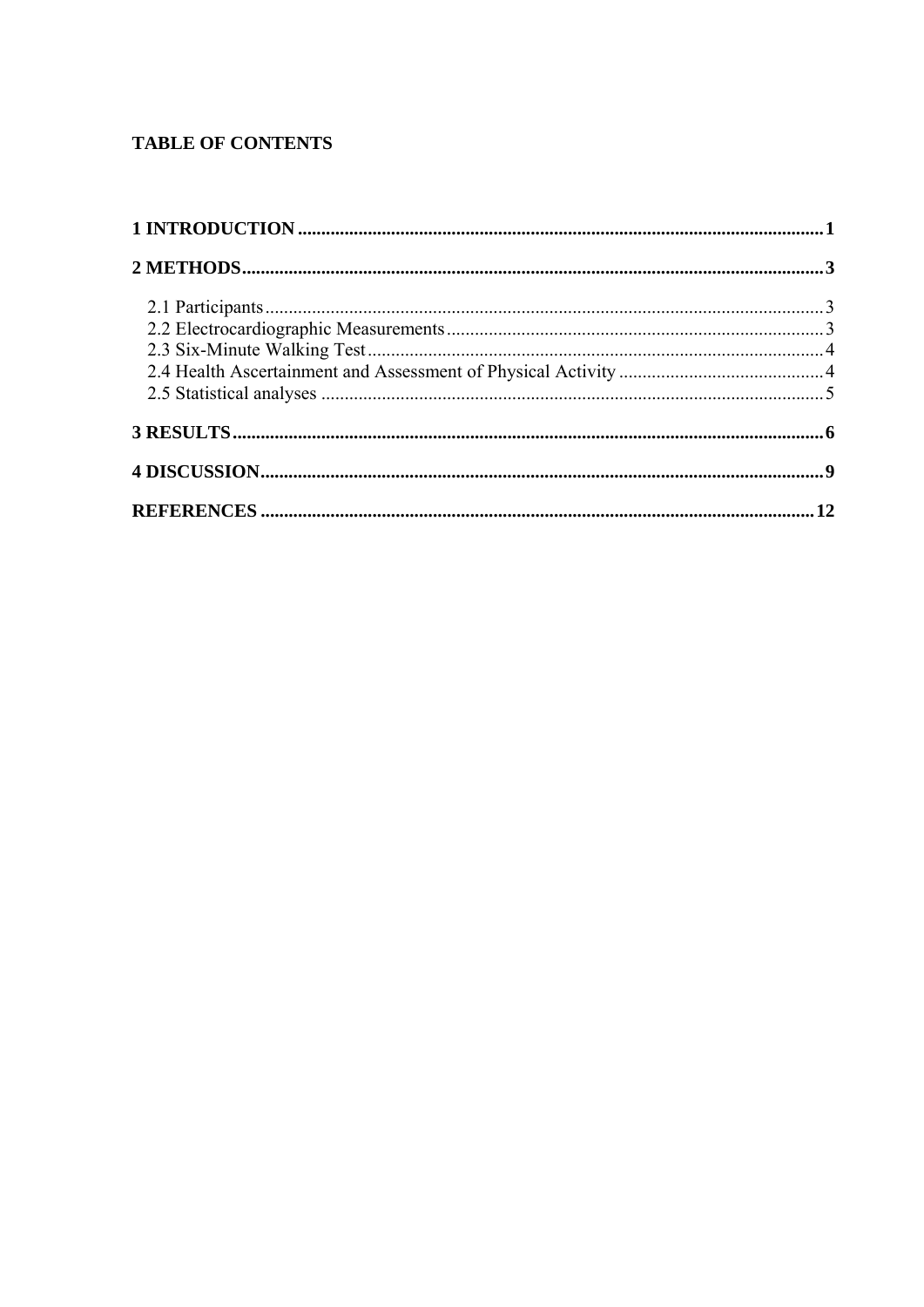## **1 INTRODUCTION**

Six-minute walking test is an easy and safe test to estimate functional exercise capacity of elderly persons (Enright et al 2003). Six-minute walking distance is known to be reduced by increasing age (Enright and Sherrill 1998, Troosters et al 1999, Lord and Menz 2002, Enright et al 2003), weight (Enright and Sherrill 1998, Troosters et al 1999, Enright et al 2003), and body mass index (Hulens et al 2003), female gender (Troosters et al 1999, Camarri et al 2006), and several chronic diseases, such as obstructive lung disease, heart failure, arthritis, and neuromuscular diseases (McGavin et al 1978, Bittner et al 1993). On the other hand, walking distance is known to be increased by greater height (Enright and Sherrill 1998, Troosters et al 1999, Camarri et al 2006) and lower-limb muscle strength (Lord and Menz 2002, Hulens et al 2003), and by physical activity (Harada et al 1999, Hulens et al 2003).

The role of electrocardiographic (ECG) measurements in predicting six-minute walking distance is unknown. ECG findings are known to be influenced by many factors, such as aging (Yasumura and Shibata 1989, Reardon and Malik 1996, Mangoni et al 2003), obesity (Frank et al 1986, El-Gamal et al 1995, Park and Swan 1997, Alpert et al 2000), and physical activity (Bjornstad et al 1993, Schuit et al 1998, Hannukainen et al 2005), which are for a large part the same factors as those predicting six-minute walking distance. Alterations in ECG have prognostic significance for future health, because some ECG abnormalities (e.g. T-wave inversions) are associated with increased risk of cardiovascular disease morbidity and mortality (Larsen et al 2002, Robbins et al 2003, Triola et al 2005, Yamazaki et al 2005, Rautaharju et al 2006a, Rautaharju et al 2006b).

Numerous ECG criteria, which are largely dependent on fixed voltage thresholds, have been proposed for the diagnosis of left ventricular hypertrophy (LVH), for example Cornell voltage  $(RaVL + SV<sub>3</sub> > 2.8$  mV for men and  $> 2.0$  mV for women) (Casale et al 1987) or Sokolow-Lyon voltage  $(SV_1 + RV_5 > 3.5$  mV) (Sokolow and Lyon 1949). LVH has been shown to be associated with decreased exercise capacity (Olsen et al 2001, Pierson et al 2004) and this can negatively affect walking ability. T-wave flattenings and inversions are signs of myocardial ischaemia (Achar et al 2005), which can reduce walking ability. Other repolarization abnormalities, such as reduced velocity of repolarization (lengthened QT interval) may contribute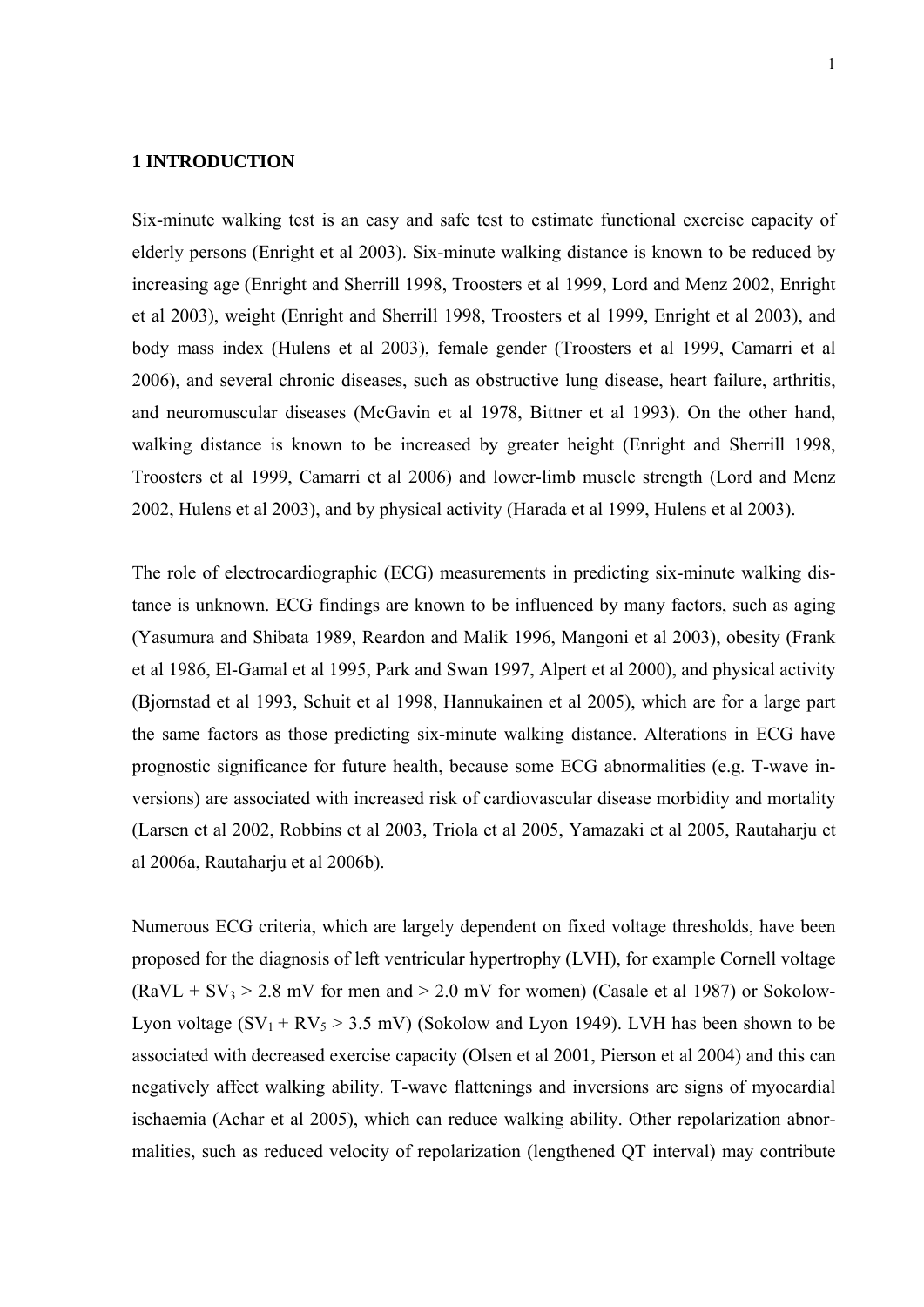to diastolic dysfunction, which through different mechanisms can lead to decreased exercise capacity (Gradman and Alfayoumi 2006) and walking ability.

The aim of this study was to determine how different resting ECG variables predict walking distance in the six-minute walking test in a group of relatively healthy older women. The aim was also to assess if ECG measurements give extra information for predicting walking distance in addition to measurements made by a physician in a normal clinical examination (e.g. chronic diseases, medication, physical activity).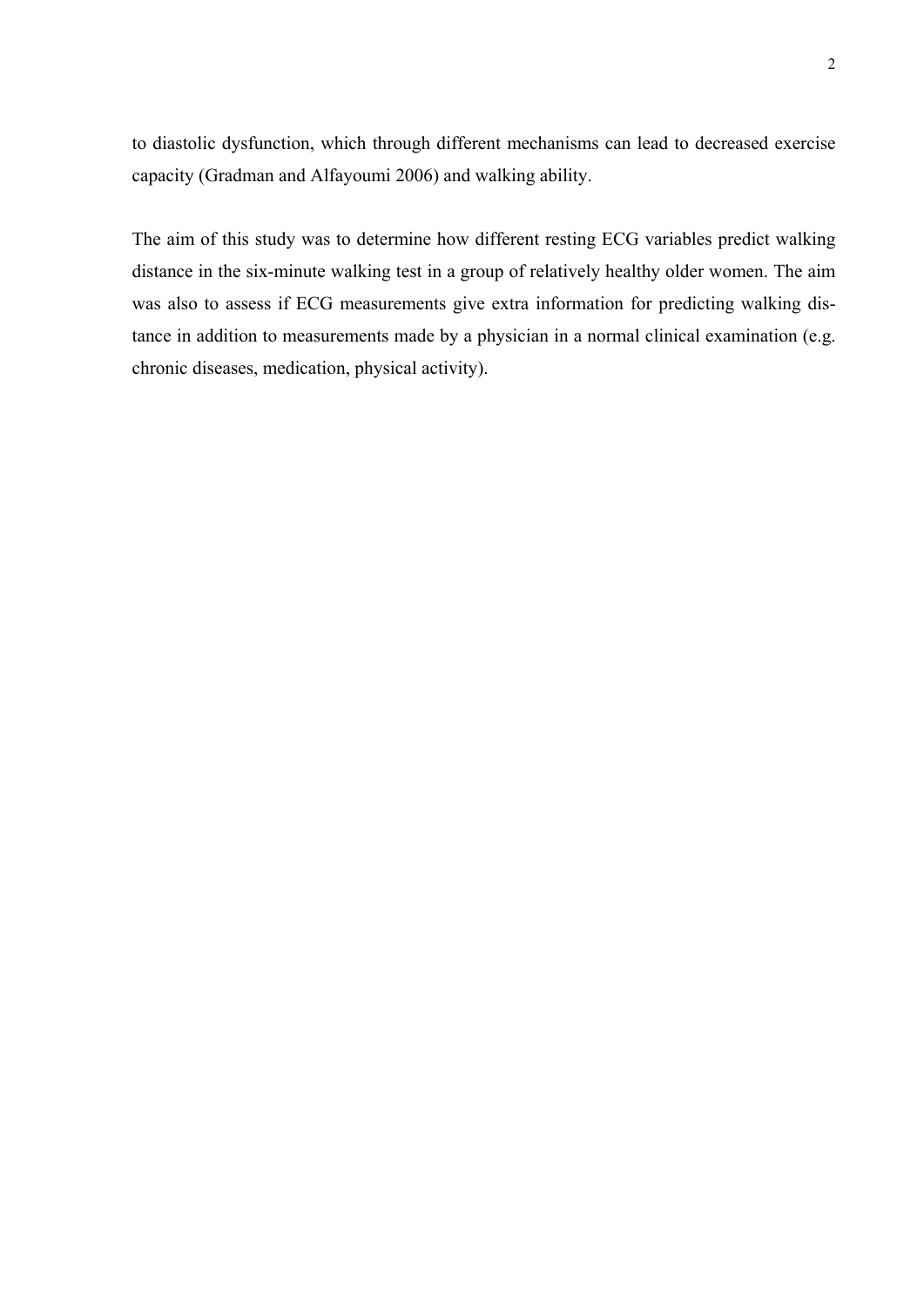## **2 METHODS**

### **2.1 Participants**

The present study is part of the Finnish Twin Study on Aging (FITSA) (Pajala et al 2004). The study sample was recruited from among the participants in the Finnish Twin Cohort Study (Kaprio and Koskenvuo 2002). The zygosity of the participating pairs was initially determined through a validated questionnaire (Sarna et al 1978).

An invitation to participate in FITSA was sent to 414 female pairs aged 63 to 76 years old surviving in 2000. To be included, both twin pair members had to agree to participate. The reasons for non-participation were that one or both sisters were unwilling to take part (106 pairs), had poor health status (85 pairs), or had died after vital status was last updated for all cohort members (6 pairs). As a result of the procedures, the study group consisted of 217 twin-sister pairs, including 102 monozygotic (MZ) pairs and 115 dizygotic (DZ) pairs.

Six-minute walking test was performed by 170 MZ and 189 DZ individuals. Reasons for not completing the test were no physician's permission to perform the test  $(n=54)$ , lack of time  $(n=12)$ , and the test was interrupted or participant was unwilling to perform the test  $(n=9)$ .

Participants were informed about the study and written informed consent was obtained. The study was approved by the Ethics Committee of the Central Hospital of Central Finland.

## **2.2 Electrocardiographic Measurements**

Using a Nihon Kohden Cardiofax Caps 12, a standard 12-lead resting ECG was recorded at 25 mm/s and 1 mV/cm standardization. ECG variables presented in Table 1 were measured. RaVL,  $SV_3$ ,  $TV_1$ ,  $TV_5$ , and TII were measured manually and the other variables were collected from the automatic listings of the ECG recorder. Conduction abnormalities were assessed by the specialist in internal medicine. All ECG measurements were carried out blind to other data.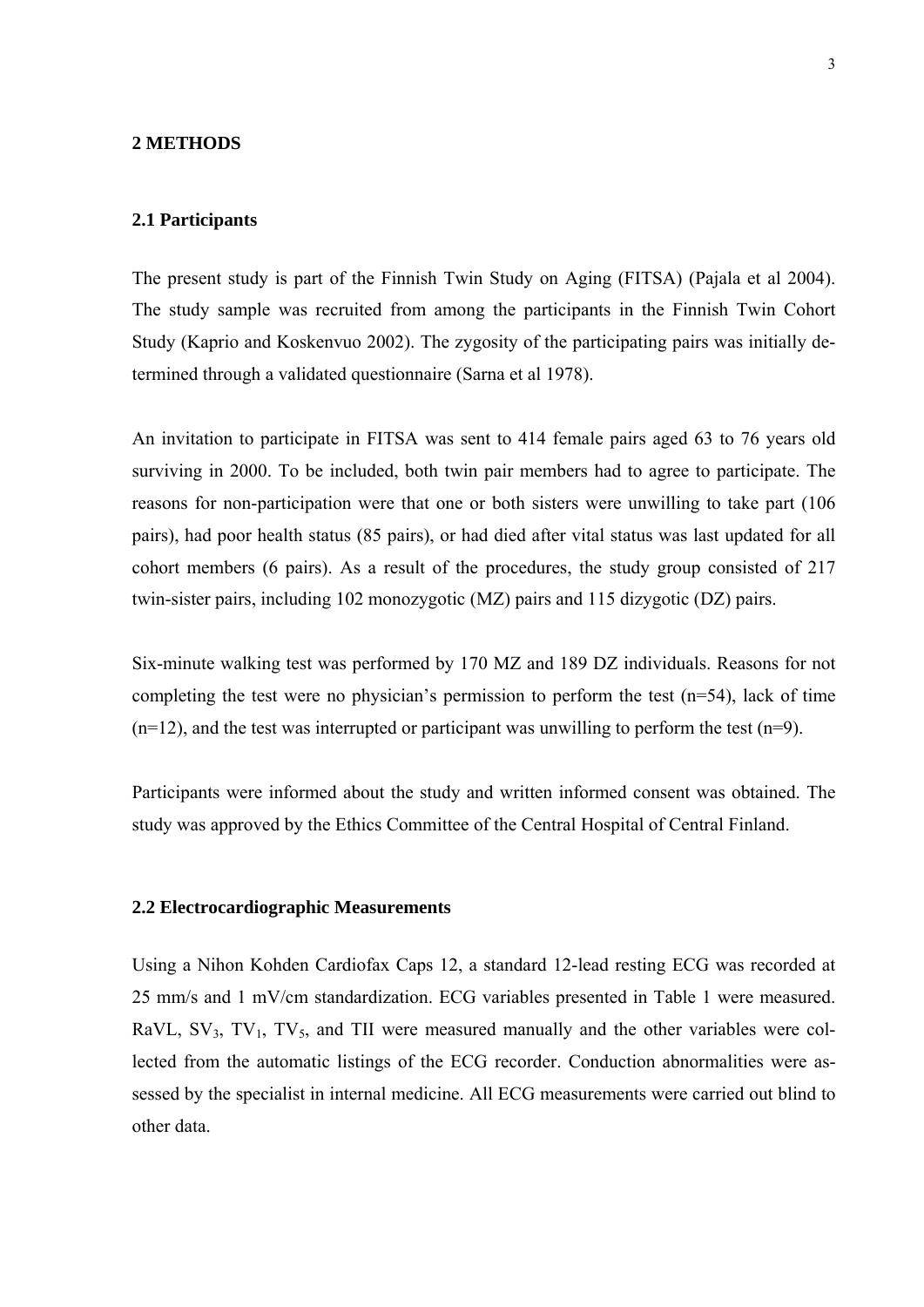#### **2.3 Six-Minute Walking Test**

Maximal walking distance was assessed using a validated six-minute walking test (ATS Statement 2002). The participants were requested to walk up and down a 50 m indoor straight track for six minutes and to complete as many laps as possible. The standardized protocol and security conditions followed the American Thoracic Society Statement (ATS Statement 2002). The distance covered by the end of the six minutes was recorded as the outcome.

## **2.4 Health Ascertainment and Assessment of Physical Activity**

All participants underwent a 30-minute clinical examination by a physician. Self-reports of acute and chronic diseases and medication had been obtained earlier and were confirmed by the physician. Chronic diseases taken into account in this study were arthrosis of hip (n=45), knee ( $n=174$ ), or ankle ( $n=19$ ), rheumatoid arthritis ( $n=17$ ), cerebral haemorrhage and stroke  $(n=23)$ , and Parkinson's disease  $(n=1)$ , which may affect the results of the six-minute walking test. Diseases were dicothomized for yes or no, as was also the use of beta-blockers (n=111). Resting blood pressure (BP) was measured and classified into normal (diastolic  $BP < 100$ ) mmHg, n=356) and abnormal (diastolic BP  $\geq$  100 mmHg, n=35). In the examination body height and weight of participants were measured and from these body mass index (BMI) was calculated ( $\text{kg/m}^2$ ).

In the assessment of the present status of physical activity, a self-report scale designed by Grimby (1986) was used, with slight modifications. The highest category of the initial scale was divided into 2 categories, separating those participating in regular exercise fitness activities from those active in competitive sports. The 7-point scale ranged from 1 (hardly any activity) to 7 (participation in competitive sports). For this study participation in physical activity was dicothomized as follows. Participants were considered sedentary if they reported no other activity than light walking once or twice a week (n=126). In other cases participants were considered physically active (n=266).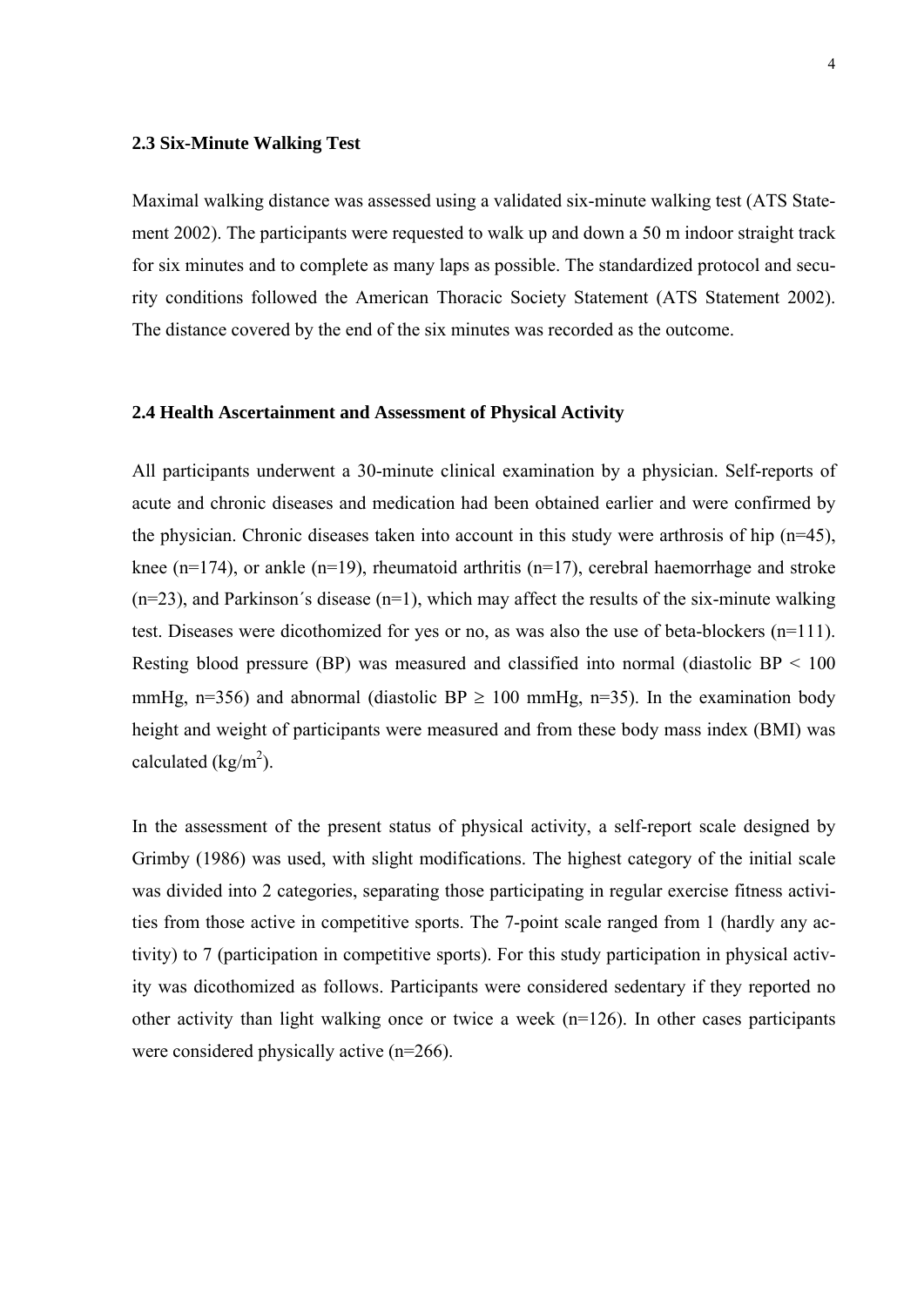## **2.5 Statistical analyses**

Statistical analyses were run on SPSS, version 13.0. The predictive value of ECG and clinical variables for walking distance was analyzed using linear regression analysis, as was also the additional information given by ECG variables when clinical variables were taken into account. Because myocardial infarction has an effect on walking ability and specific conduction abnormalities make it impossible to interpret other ECG features in a meaningful way, participants with myocardial infarction (n=19), left bundle branch block (n=16), right bundle branch block (n=9), left anterior hemiblock (n=1), or electronic pacing (n=3) were excluded from statistical analyses investigating the predictive value of other ECG alterations/parameters for walking ability. Significance was set at P less than .05 (two-sided) for all tests.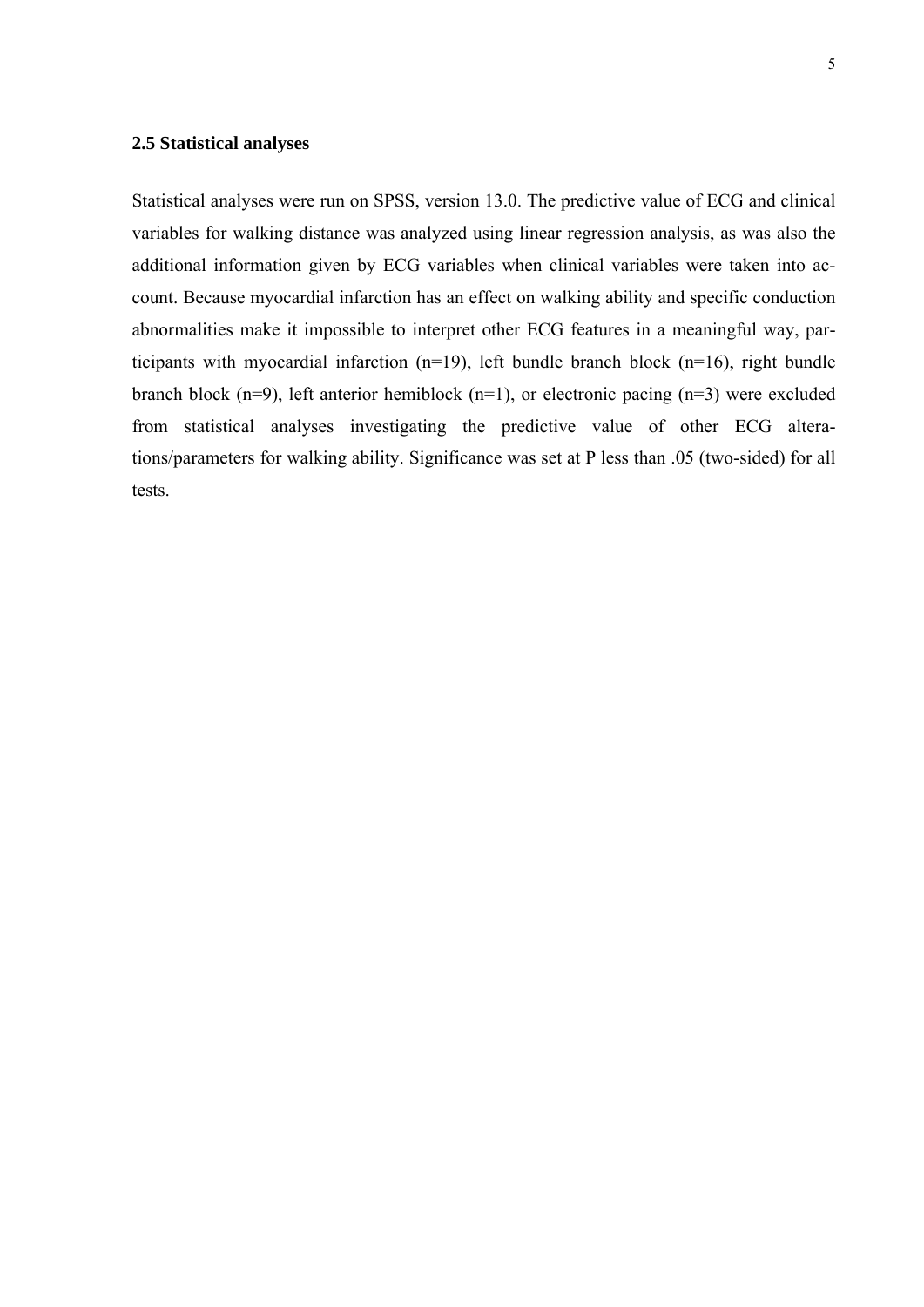Age, anthropometry, and results of the six-minute walking test and ECG measurements are shown in Table 1. Participants with myocardial infarction walked on average 488 m and the other participants 531 m during six minutes (P=0.048). The difference in walking distance between participants with conduction abnormalities and the others was not statistically significant (526 m vs. 530 m, P=0.810). Six-minute walking distance of all participants excluded from further statistical analyses did not differ statistically significantly from the distance covered by the included participants (511 m vs. 531 m, P=0.145).

|                                          | $Mean \pm SD$    | Range           | n   |
|------------------------------------------|------------------|-----------------|-----|
| Age $(y)$                                | $68.6 \pm 3.4$   | 63-76           | 434 |
| Height (cm)                              | $158.6 \pm 6.1$  | 142.0-178.0     | 434 |
| Weight (kg)                              | $70.1 \pm 12.0$  | 39.1-115.6      | 434 |
| BMI $(kg/m^2)$                           | $27.9 \pm 4.7$   | $16.9 - 45.6$   | 434 |
| Six-minute walking test (m)              | $529.7 \pm 75.4$ | 270.0-725.0     | 359 |
| Heart rate (beats/min)                   | $68.5 \pm 11.3$  | 45-122          | 434 |
| PR interval (ms)                         | $165.2 \pm 25.8$ | 100.0-260.0     | 386 |
| QRS duration (ms)                        | $86.6 \pm 8.5$   | 64.0-144.0      | 390 |
| QT duration (ms)                         | 397.0±30.4       | 276.0-500.0     | 390 |
| $QTC$ (ms)                               | $412.4 \pm 22.9$ | 312.0-513.0     | 390 |
| QRS axis $(°)$                           | $29.2 \pm 26.9$  | $-41.0 - 88.0$  | 390 |
| P axis $(°)$                             | $47.3 \pm 21.4$  | $-58.0 - 97.0$  | 386 |
| T axis $(°)$                             | $44.4 \pm 32.6$  | $-84.0 - 256.0$ | 390 |
| RaVL (mm)                                | $4.6 \pm 3.0$    | $0.0 - 15.5$    | 390 |
| $SV_3$ (mm)                              | $6.9 \pm 3.8$    | $0.0 - 19.5$    | 388 |
| Cornell voltage, $RaVL + SV_3$ (mm)      | $11.5 \pm 4.9$   | $0.5 - 29.0$    | 383 |
| $SV_1$ (mV)                              | $0.9 \pm 0.4$    | $0.1 - 2.3$     | 390 |
| $RV5$ (mV)                               | $1.4 \pm 0.5$    | $0.3 - 3.1$     | 389 |
| Sokolow-Lyon voltage, $SV_1 + RV_5$ (mV) | $2.3 \pm 0.7$    | $0.8 - 5.0$     | 389 |
| $TV_1$ (mm)                              | $0.0 \pm 1.0$    | $-3.0 - 4.0$    | 390 |
| $TV_5$ (mm)                              | $1.8 \pm 1.5$    | $-2.5 - 7.5$    | 389 |
| $TII$ (mm)                               | $1.6 \pm 1.1$    | $-1.5 - 5.5$    | 390 |

**Table 1** Age, anthropometry, and results of the six-minute walking test and ECG measurements

From all ECG measurements performed those presented in Table 2 reached statistical significance in explaining the variation in walking distance, with high  $TV_5$ , high TII, and high  $RV_5$ being the best predictors of long walking distance. Cumulative explanation rate for statistically significant ECG variables was 0.116. When ECG variables were adjusted for age, the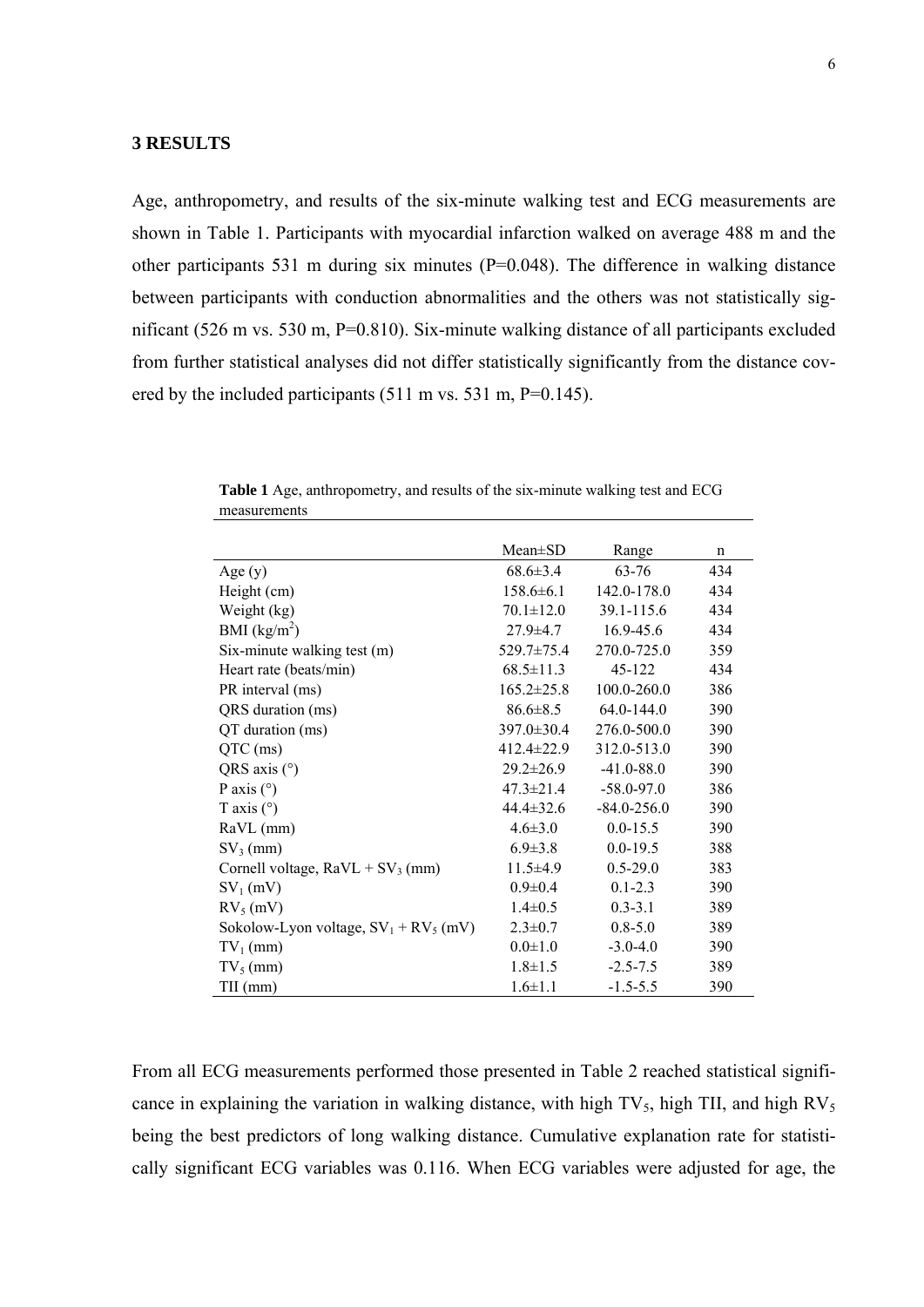best predictors of distance walked remained same. After adjustment only  $SV<sub>1</sub>$  lost its statistical significance.

| ັ               | Cumulative |       |              |       |          |        |              |
|-----------------|------------|-------|--------------|-------|----------|--------|--------------|
|                 |            | $R^2$ | P            | $R^2$ | *ß       | $*R^2$ | *P           |
| PR interval     | $-0.131$   | 0.017 | 0.018        | 0.017 | $-0.107$ | 0.010  | 0.050        |
| QRS axis        | 0.136      | 0.019 | 0.013        | 0.029 | 0.113    | 0.013  | 0.038        |
| $RV_{5}$        | 0.174      | 0.030 | 0.002        | 0.055 | 0.160    | 0.026  | 0.003        |
| RaVL            | $-0.143$   | 0.021 | 0.009        | 0.063 | $-0.128$ | 0.017  | 0.019        |
| $SV_1$          | 0.116      | 0.013 | 0.036        | 0.074 | 0.096    | 0.009  | 0.078        |
| SV <sub>3</sub> | $-0.128$   | 0.016 | 0.020        | 0.093 | $-0.116$ | 0.016  | 0.033        |
| $TV_5$          | 0.201      | 0.040 | ${}_{0.001}$ | 0.109 | 0.201    | 0.040  | ${}_{0.001}$ |
| TII             | 0.186      | 0.035 | 0.001        | 0.116 | 0.190    | 0.036  | ${}_{0.001}$ |

**Table 2** Univariate and age-adjusted results of ECG measurements as predictors of the six-minute walking distance

\*Age-adjusted results

Of the clinical variables, low BMI, absence of chronic diseases, and high physical activity were the best predictors of distance walked during six minutes (Table 3). β-coefficients and explanation rates of heart rate and resting blood pressure were small and they did not reach statistical significance. Cumulative explanation rate for all clinical variables was 0.294. After adjustment for age, the best predictors of walking distance were the same with small changes in β-coefficients and explanation rates.

|                   | Cumulative |       |              |       |             |        |              |
|-------------------|------------|-------|--------------|-------|-------------|--------|--------------|
|                   | ß          | $R^2$ | P            | $R^2$ | $*_{\beta}$ | $*R^2$ | *P           |
| Age               | $-0.203$   | 0.041 | ${}_{0.001}$ | 0.041 |             |        |              |
| Heart rate        | $-0.056$   | 0.003 | 0.311        | 0.045 | $-0.059$    | 0.004  | 0.276        |
| <b>BMI</b>        | $-0.342$   | 0.117 | ${}_{0.001}$ | 0.165 | $-0.349$    | 0.122  | ${}_{0.001}$ |
| Chronic diseases  | $-0.290$   | 0.084 | ${}_{0.001}$ | 0.217 | $-0.295$    | 0.087  | ${}_{0.001}$ |
| Beta-blockers     | $-0.176$   | 0.031 | 0.001        | 0.243 | $-0.163$    | 0.027  | 0.003        |
| Physical activity | 0.264      | 0.070 | ${}_{0.001}$ | 0.286 | 0.248       | 0.061  | ${}_{0.001}$ |
| Resting           |            |       |              |       |             |        |              |
| blood pressure    | $-0.093$   | 0.009 | 0.091        | 0.294 | $-0.102$    | 0.011  | 0.058        |

**Table 3** Univariate and age-adjusted results of clinical variables as predictors of the six-minute walking distance

\*Age-adjusted results

Multivariately adjusted results of ECG measurements as predictors of the six-minute walking distance are shown in Table 4. After adjustment for age, heart rate, BMI, chronic diseases,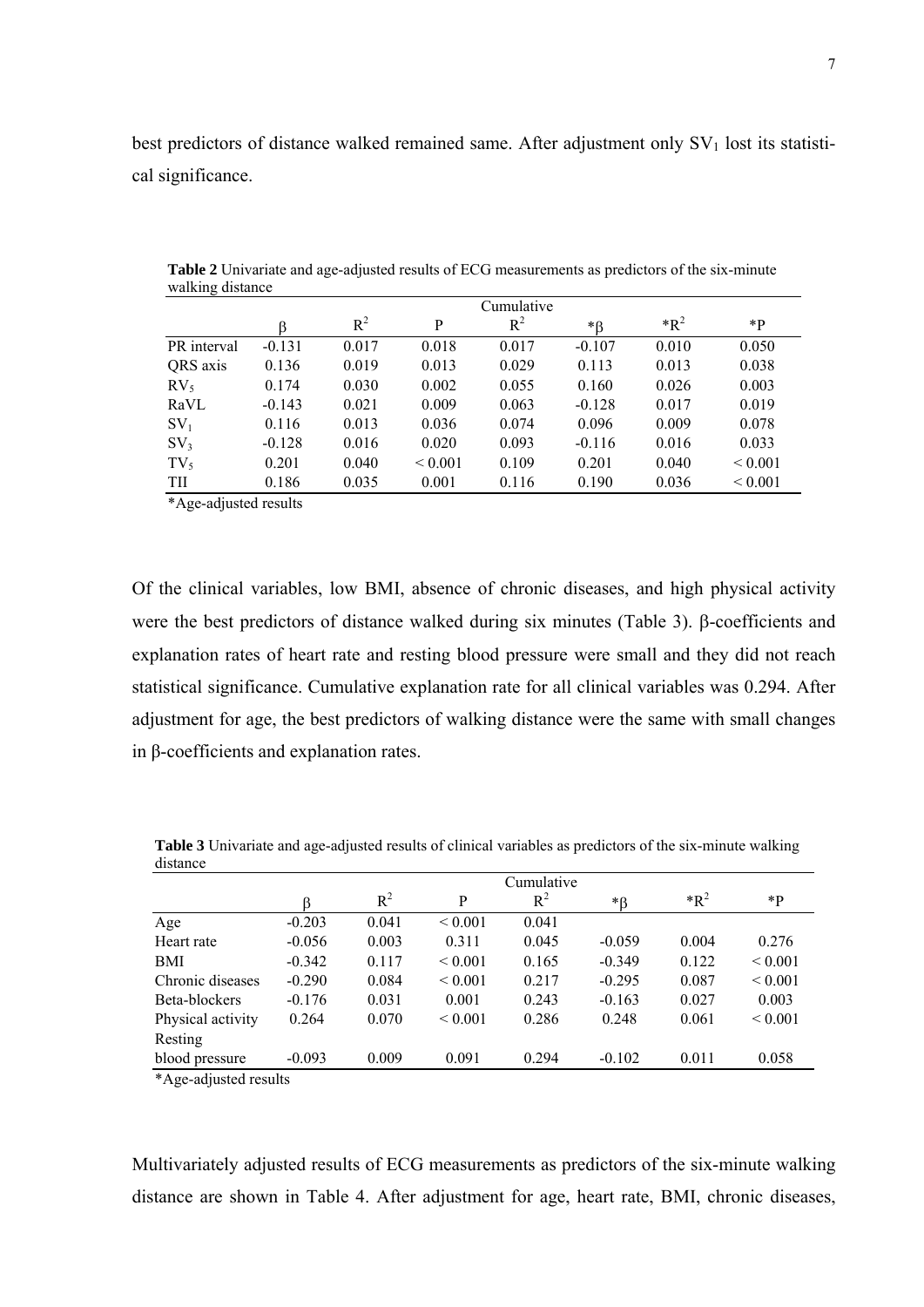beta-blockers, physical activity, and resting blood pressure, β-coefficients and explanation rates were small. The greatest explanation rate was for  $SV_3$ , but only  $RV_5$  reached statistical significance. Cumulative explanation rates for each ECG variable and clinical variables were from 0.294 (QRS axis and RaVL) to 0.309 (SV3). Together all statistically significant ECG variables and clinical variables explained 34.2 % of the variation in walking distance.

|                 |          |        |       | Cumulative |
|-----------------|----------|--------|-------|------------|
|                 | *β       | $*R^2$ | $*p$  | $R^2$      |
| PR interval     | $-0.048$ | 0.007  | 0.317 | 0.301      |
| QRS axis        | $-0.021$ | 0.000  | 0.675 | 0.294      |
| $RV_5$          | 0.096    | 0.008  | 0.049 | 0.302      |
| RaVL            | $-0.006$ | 0.000  | 0.900 | 0.294      |
| $SV_1$          | 0.030    | 0.001  | 0.524 | 0.295      |
| SV <sub>3</sub> | $-0.065$ | 0.015  | 0.176 | 0.309      |
| $TV_5$          | 0.074    | 0.004  | 0.140 | 0.298      |
| TH              | 0.076    | 0.005  | 0.122 | 0.299      |

**Table 4** Multivariately adjusted results of ECG measurements as predictors of the six-minute walking distance

\* Adjusted for age, heart rate, BMI, chronic diseases, betablockers, physical activity, and resting blood pressure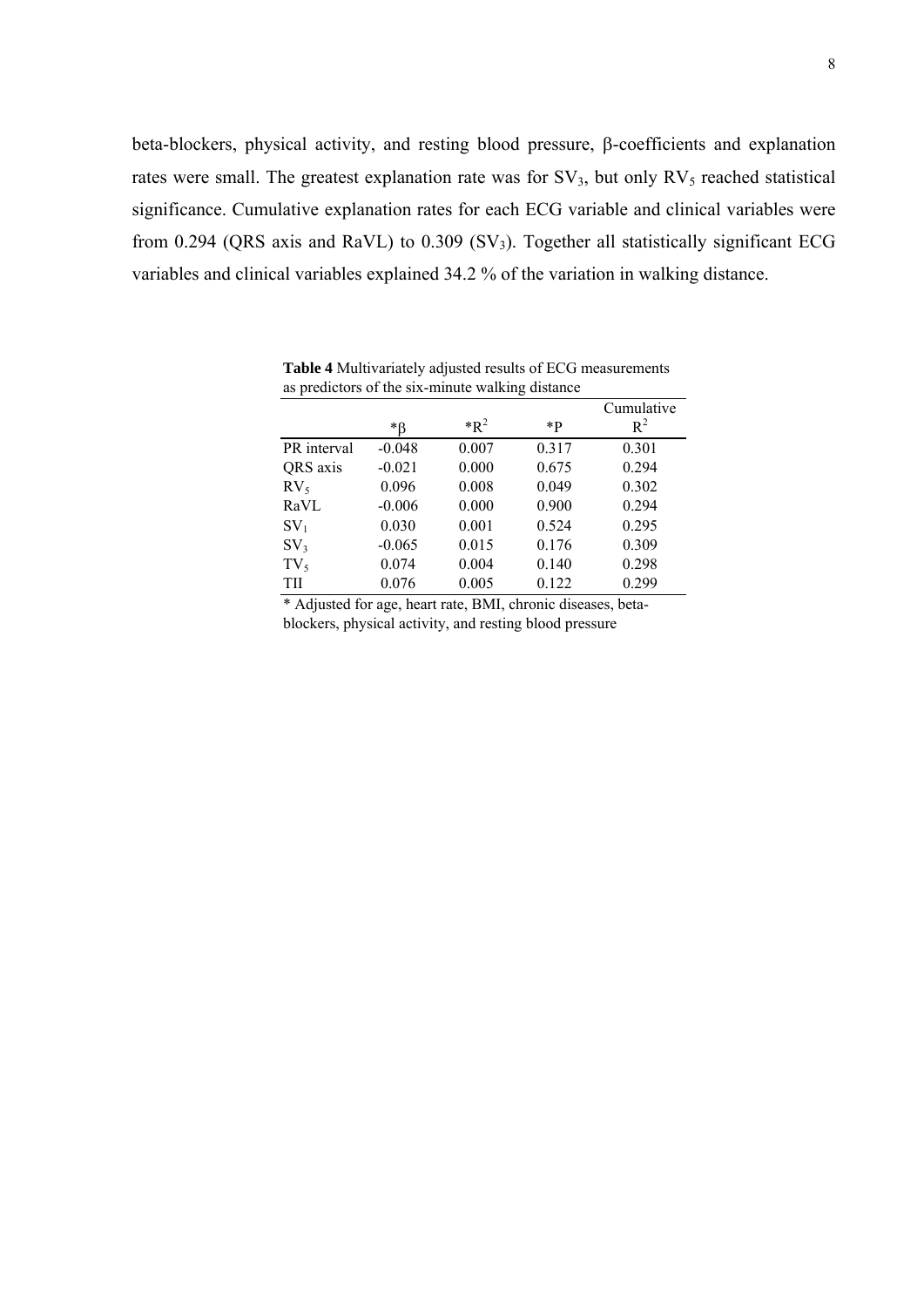## **4 DISCUSSION**

To our knowledge, this was the first study to investigate the role of ECG variables as predictors of the six-minute walking distance. Participants of this study walked on average 530 m during six minutes and the best electrocardiographic predictors of long walking distance were high TV<sub>5</sub>, high TII, and high  $RV_5$ . Explanation rates were small. Low BMI, absence of chronic diseases, and high physical activity were the best clinical predictors of the six-minute walking distance and explanation rates were greater than for ECG variables. Clinical variables explained 29.4 % of the variance in walking distance. When ECG variables were adjusted for clinical variables, their explanation rates remained small. Together all statistically significant ECG variables and clinical variables were able to explain 34.2 % of the variance in walking distance.

The role of single ECG variable in explaining variance was small, but together eight statistically significant ECG variables explained 11.6 % of variance. One reason for small explanation rates and β-coefficients is that participants with serious heart diseases (myocardial infarction, conduction abnormalities, electronic pacing) were excluded from the analyses. In persons who have healthy heart, heart function does not limit exercise capacity and walking ability in the same way as in persons with known heart disease (e.g. myocardial infarction, heart failure). In this study, participants with myocardial infarction walked clearly shorter distance during six minutes than the other participants, and 7 participants with myocardial infarction were not able to perform the test at all.

 $TV_5$ , TII, and  $RV_5$  were positively and the most strongly associated with six-minute walking distance in univariate analyses. Positive T-wave is usually a sign of normal ventricular repolarization (Yan et al 2003), while low or negative T-wave may be a sign of reduced heart function and thus limit exercise capacity and walking ability. The cause of a high-voltage QRS complex and thus also high  $RV_5$  most often is increased muscle mass of the heart resulting from the cardiac hypertrophy (Guyton and Hall 2000). Cardiac hypertrophy is not always a pathological state because cardiac hypertrophy can also be caused by physical training and then the heart size is generally within the upper range of normal limits and is characterized by normal systolic and diastolic function (Gradman and Alfayoumi 2006). In this case exercise capacity and also six-minute walking distance can be enhanced through functional changes in the heart, such as greater stroke volume and cardiac output.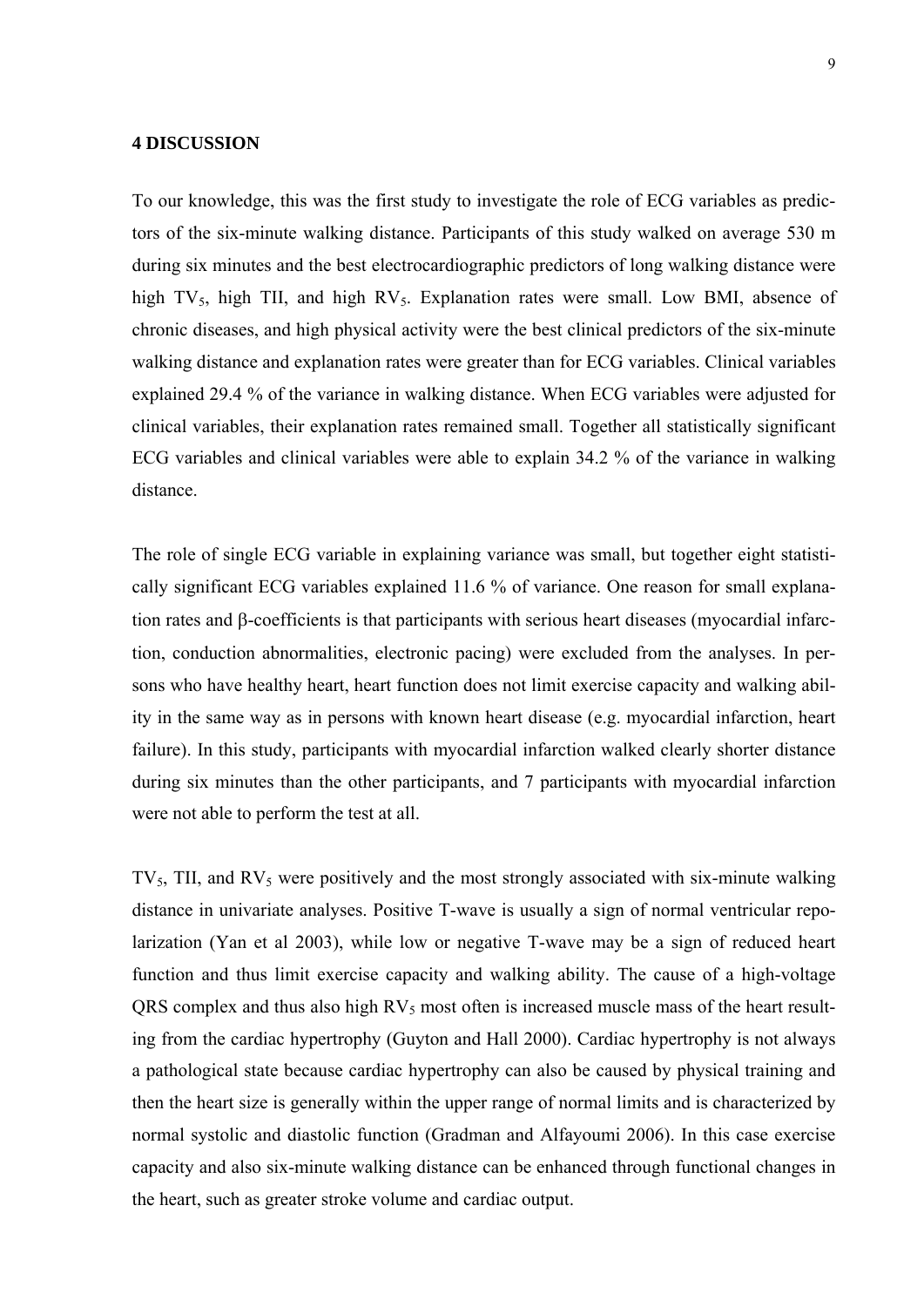After adjustment for clinical variables, independent explanation rates of ECG variables were smaller than in univariate analyses and only one variable was statistically significant. One possible reason for smaller explanation rates is that among clinical variables there were factors which are known independently to cause changes in ECG findings (e.g. age, obesity) (Yasumura and Shibata 1989, Reardon and Malik 1996, Park and Swan 1997, Alpert et al 2000). Thus, ECG findings do not have great independent predictive value and this also show that six-minute walking distance is explained more by other factors than heart function in persons without known heart disease. According to this study, low BMI, absence of chronic diseases, and high physical activity were better predictors of six-minute walking distance than ECG variables. Low BMI, absence of chronic diseases, and high physical activity have shown to be good predictors of six-minute walking distance also in other studies (McGavin et al 1978, Bittner et al 1993, Harada et al 1999, Hulens et al 2003).

BMI predicted negatively the six-minute walking distance. Walking ability is often impaired as a direct consequence of obesity due to excess weight bearing and increased workload (Mattson et al 1996). Walking ability can also be reduced as an indirect consequence of mechanical complications such as osteoarthritis or pain in the feet or ankles (Messier et al 1994), the knees (Messier 1994), or the hips (Hart and Spector 1993, Oliveria et al 1999).

The presence of chronic diseases (other than heart diseases) was also a negative predictor of the six-minute walking distance. Chronic diseases such as arthrosis of hip or knee, or stroke may well reduce walking distance through increased pain and limited range of motion in the hip or knee, or inability to produce correct movement patterns needed in walking. Also other chronic diseases not taken into account in this study (e.g. multiple sclerosis) can reduce the six-minute walking distance.

Physical activity was a positive predictor of the six-minute walking distance. The greater walking distance of physically active participants can, for example, be explained by better exercise capacity (Asikainen et al 2002, Toraman et al 2004) and lower-limb muscle strength (Rogers and Evans 1993). On the other hand, the overall health status of physically active participants may have been better than in sedentary participants, and thus can partly explain the greater walking distance in physically active participants.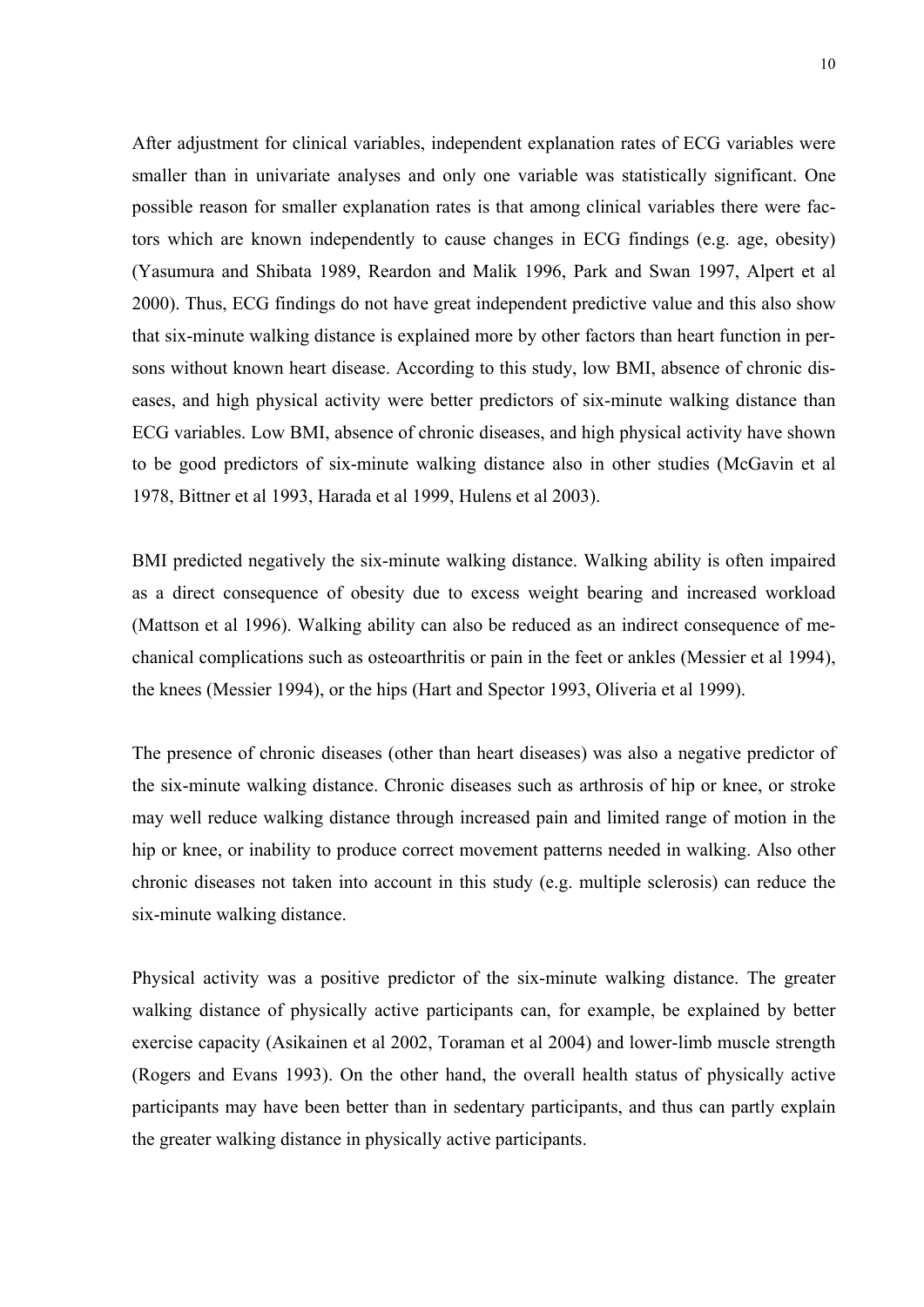According to Ortega-Alonso et al (in press), 20 % of the variance in the six-minute walking distance accounted for by genetic influences in this material. With the studied factors it was possible to explain 34 % of the remaining 80 % of variance. Part of the remaining unexplained proportion of variance in this study can, for example, be explained by weight, height, lower-limb muscle strength, and  $peakVO<sub>2</sub>$ , which have shown to be predictors of six-minute walking distance in other studies (Enright and Sherrill 1998, Troosters et al 1999, Lord and Menz 2002, Enright et al 2003, Hulens et al 2003, Camarri et al 2006). Other possible predictors could be such factors as decreased mental status (Enright et al 2003) or motivation. The role of spirometric measurements as predictors of six-minute walking distance was small in this study material. The best predictors were  $FEV_1$  and  $FVC$  ( $R^2=0.039$  and 0.038, respectively) (Alaoja 2005).

There are some limitations in this study. This study concerned only women with limited age range, which limits the generalizability of the results. Also, twin pairs with the poorest health status did not participate in the study and participants with serious heart diseases were excluded from the analyses, which further limit the generalizability and can affect the small predictive value of ECG variables. Thus, the results of this study are applicable only for relatively healthy older women without serious heart diseases. Although participants were twins, results were analyzed as if they would have been independent individuals. Taking into account clustering (twin pairs) in statistical analyses leads to small changes in some statistical parameters (distribution parameters, statistical significances) presented. However, this does not influence the mean values presented.

In conclusion, BMI, chronic diseases, and physical activity are good predictors of the sixminute walking distance in relatively healthy older women. The predictive value of ECG variables is smaller. After adjustment for age, heart rate, BMI, chronic diseases, use of betablockers, physical activity, and resting blood pressure, information given by ECG variables for predicting six-minute walking distance is small. Thus, the six-minute walking distance is explained more by other factors than heart function in older women without heart diseases.

## **Acknowledgements**

Special thanks to Dr. Jouko Karjalainen for ideas, comments, and interpreting of ECG recordings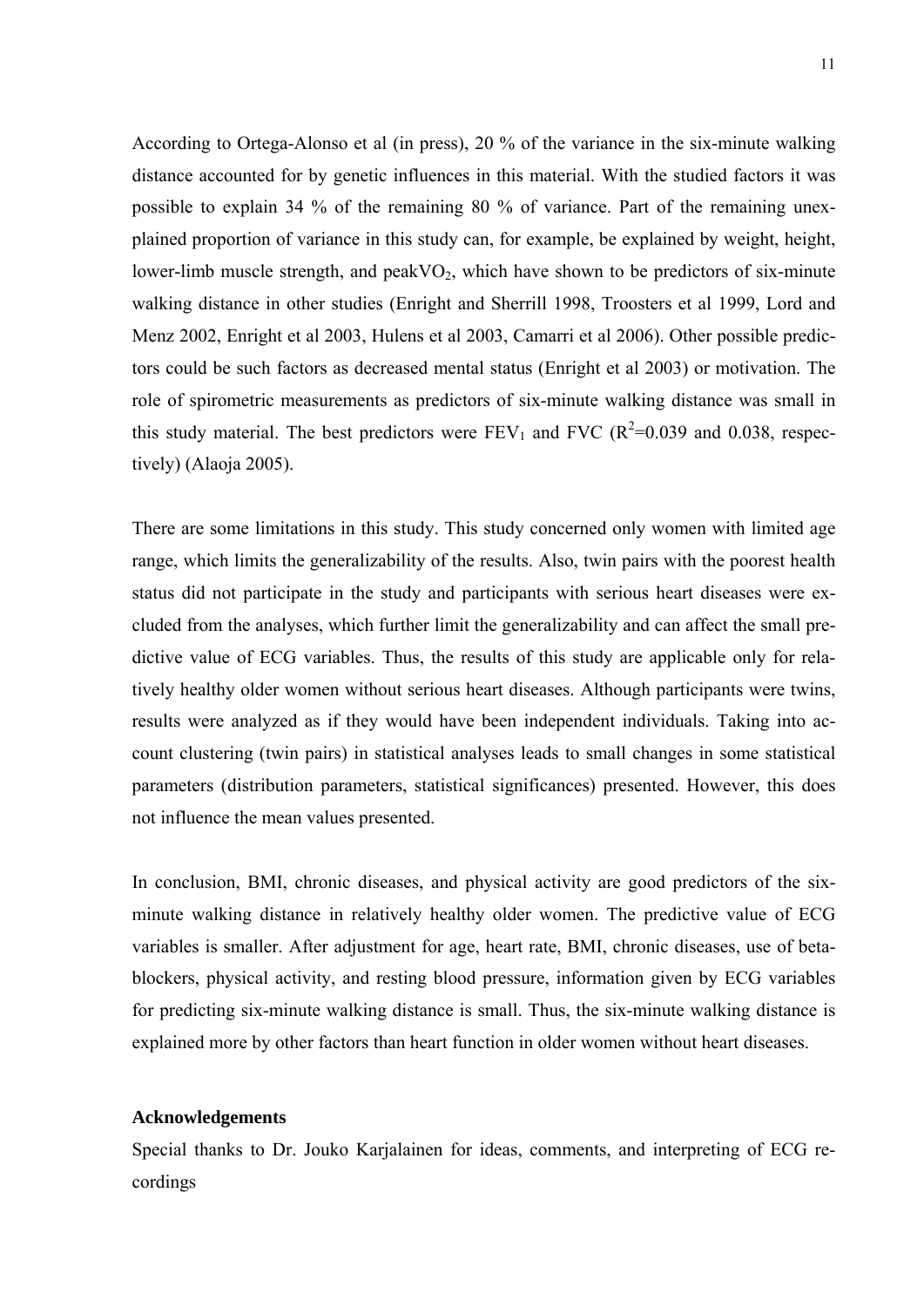## **REFERENCES**

Achar SA, Kundu S, Norcross WA. Diagnosis of acute coronary syndrome. Am Fam Physician 2005; 72: 119-126.

Alaoja M. Association between walking ability and lung function among 63-76-year-old females in Finland. Master's thesis in sports and exercise medicine. University of Jyväskylä, 2005.

Alpert MA, Terry BE, Cohen MV, Fan TM, Painter JA, Massey CV. The electrocardiogram in morbid obesity. Am J Cardiol 2000; 85: 908-910.

Asikainen TM, Miilunpalo S, Oja P, Rinne M, Pasanen M, Uusi-Rasi K, Vuori I. Randomised, controlled walking trials in postmenopausal women: the minimum dose to improve aerobic fitness? Br J Sports Med 2002; 36: 189-194.

ATS Statement: Guidelines for the six-minute walk test. Am J Respir Crit Care Med 2002; 166: 111-117.

Bittner V, Weiner DH, Yusuf S, et al. Prediction of mortality and morbidity with a six minute walk test in patients with left ventricular dysfunction. JAMA 1993; 270: 1702-1707.

Bjornstad H, Storstein L, Dyre Meen H, Hals O. Electrocardiographic findings of heart rate and conduction times in athletic students and sedentary control subjects. Cardiology 1993; 83: 258-267.

Camarri B, Eastwood PR, Cecins NM, Thompson PJ, Jenkins S. Six minute walk distance in healthy subjects aged 55-75 years. Respir Med 2006; 100: 658-665.

Casale PN, Devereux RB, Alonso DR, Campo E, Kligfield P. Improved sex-specific criteria of left ventricular hypertrophy for clinical and computer interpretation of electrocardiograms: validation with autopsy findings. Circulation 1987; 75: 565-572.

El-Gamal A, Gallagher D, Nawras A, Gandhi P, Gomez J, Allison DB, Steinberg JS, Schumacker D, Blank R, Hegnsfield SB. Effects of obesity on QT, RR and QTc intervals. Am J Cardiol 1995; 75: 956-959.

Enright PL, McBurnie MA, Bittner V, Tracy RP, McNamara R, Arnold A, Newman AB. The 6-min walk test. A quick measure of functional status in elderly adults. Chest 2003; 123: 387- 398.

Enright PL, Sherrill DL. Reference equations for the six-minute walk in healthy adults. Am J Respir Crit Care Med 1998; 158: 1384-1387.

Frank S, Colliver JA, Frank A. The electrocardiogram in obesity: statistical analysis of 1029 patients. J Am Coll Cardiol 1986; 7: 295-299.

Gradman AH, Alfayoumi F. From left ventricular hypertrophy to congestive heart failure: management of hypertensive heart disease. Prog Cardiovasc Dis 2006; 48: 326-341.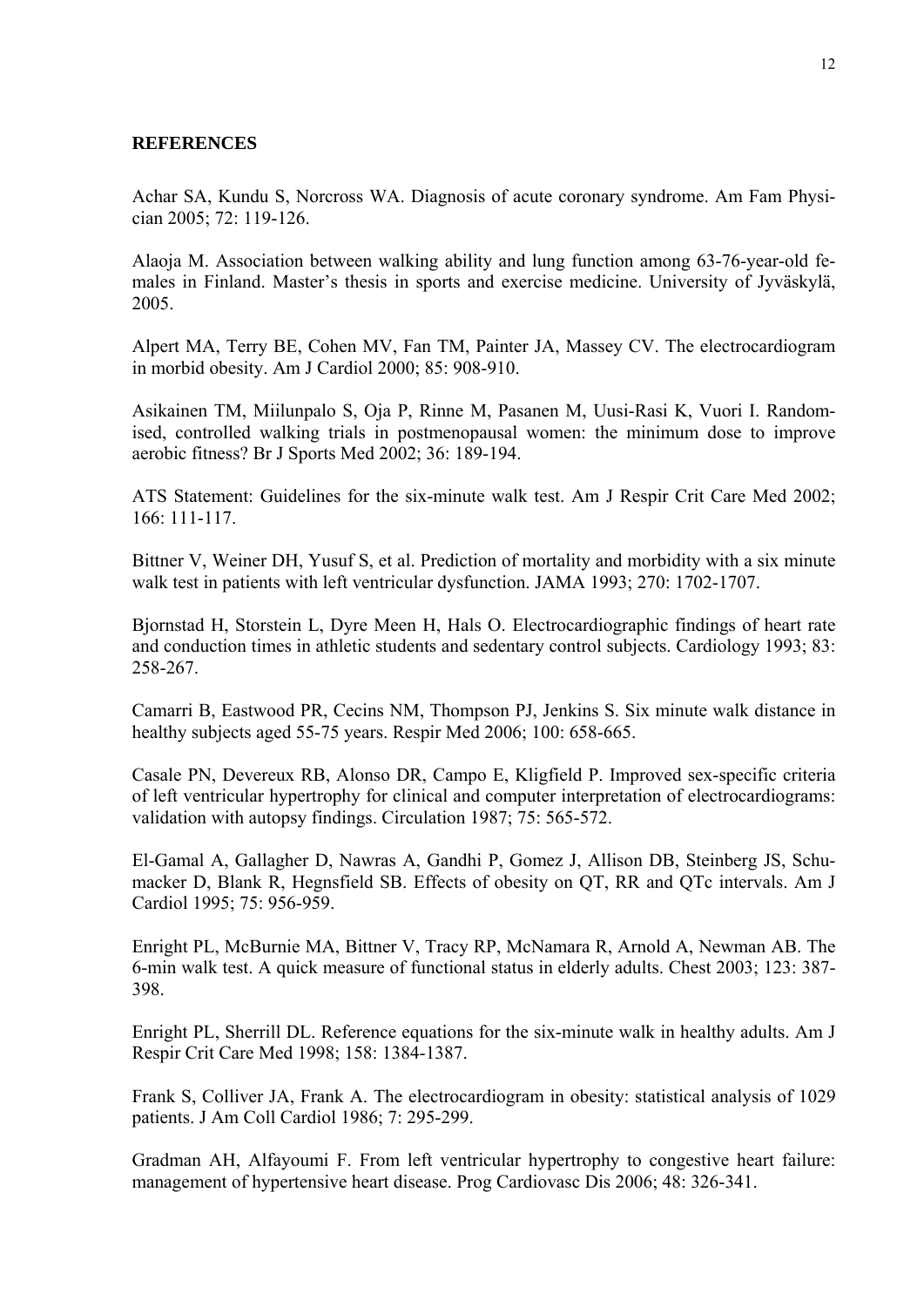Grimby G. Physical activity and muscle training in the elderly. Acta Med Scand Suppl 1986; 711: 233-237.

Guyton AC, Hall JE. Textbook of medical physiology. 10th ed. Philadelphia: W.B. Saunders Company, 2000.

Hannukainen JC, Kujala UM, Toikka J, Heinonen OJ, Kapanen J, Vahlberg T, Kaprio J, Kalliokoski KK. Cardiac structure and function in monozygotic twin pairs discordant for physical fitness. J Appl Physiol 2005; 99: 535-541.

Harada ND, Chiu V, Stewart AL. Mobility-related function in older adults: assessment with a 6-minute walk test. Arch Phys Med Rehabil 1999; 80: 837-841.

Hart DJ, Spector TD. The relationship of obesity, fat distribution and osteoarthritis in women in the general population: the Chingford Study. J Rheumatol 1993; 20: 331-335.

Hulens M, Vansant G, Claessens AL, Lysens R, Muls E. Predictors of 6-minute walk test results in lean, obese and morbidly obese women. Scand J Med Sci Sports 2003; 13: 98-105.

Kaprio J, Koskenvuo M. Genetic and environmental factors in complex diseases: the older Finnish Twin Cohort. Twin Res 2002; 5: 358-365.

Larsen CT, Dahlin J, Blackburn H, Scharling H, Appleyard M, Sigurd B, Schnohr P. Prevalence and prognosis of electrocardiographic left ventricular hypertrophy, ST segment depression and negative T-wave. The Copenhagen City Heart Study. Eur Heart J 2002; 23: 315-324.

Lord SR, Menz HB. Physiologic, psychologic, and health predictors of 6-minute walk performance in older people. Arch Phys Med Rehabil 2002; 83: 907-911.

Mangoni AA, Kinirons MT, Swift CG, Jackson SH. Impact of age on QT interval and QT dispersion in healthy subjects: a regression analysis. Age Ageing 2003; 32: 326-331.

Mattson E, Larsson UE, Rössner S. Is walking for exercise too exhausting for obese women? Int J Obes Relat Disord 1996; 21: 380-386.

McGavin CR, Artvinli M, Naoe H, et al. Dyspnea, disability, and distance walked: comparison of estimates of exercise performance in respiratory disease. BMJ 1978; 2: 241-243.

Messier S. Osteoarthritis of the knee and associated factors of age and obesity: effects on gait. Med Sci Sports Exerc 1994; 26: 1446-1452.

Messier S, Davies AB, Moore DT, Davis SE, Pack RJ, Kazmar SC. Severe obesity: effects on foot mechanics during walking. Foot Ankle 1994; 15: 29-34.

Oliveria SA, Felson DT, Cirillo PA, Reed JI, Walker AM. Body weight, body mass index, and incident symptomatic arthritis of the hand, hip, and knee. Epidemiol 1999; 10: 161-166.

Olsen MH, Wachtell K, Hermann KL, Bella JN, Andersen UB, Dige-Petersen H, Rokkedal J, Ibsen H. Maximal exercise capacity is related to cardiovascular structure in patients with longstanding hypertension. A LIFE substudy. Am J Hypertens 2001; 14: 1205-1210.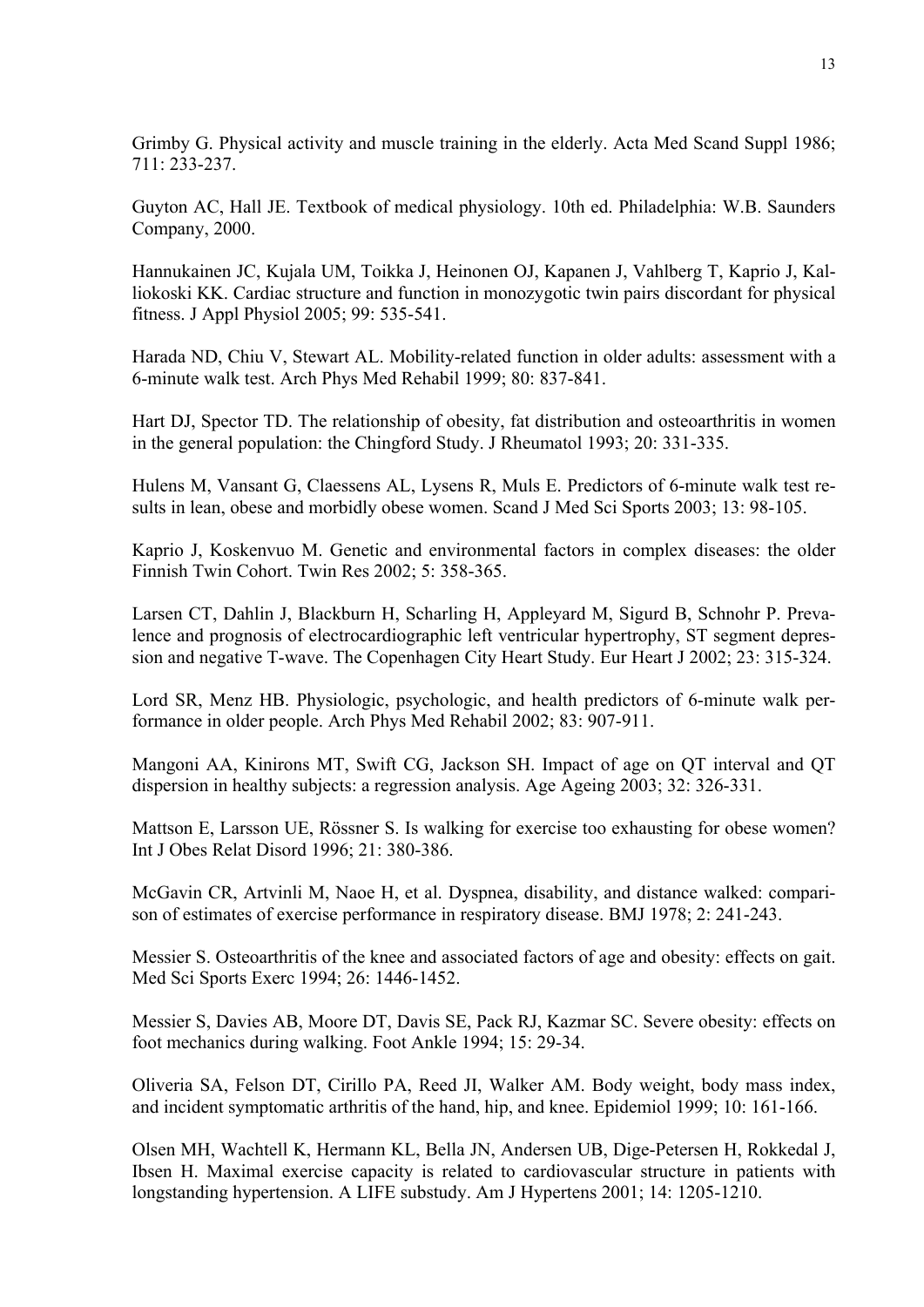Ortega-Alonso A, Pedersen NL, Kujala UM, Sipilä S, Törmäkangas T, Kaprio J, Koskenvuo M, Rantanen T. A twin study on the heritability of walking ability among older women. J Gerontol: Medical Sciences (in press).

Pajala S, Era P, Koskenvuo M, Kaprio J, Tolvanen A, Heikkinen E, Tiainen K, Rantanen T. Contribution of genetic and environmental effects to postural balance in older female twins. J Appl Physiol 2004; 96: 308-315.

Park JJ, Swan PD. Effect of obesity and regional adiposity on QTc interval in women. Internat J Obesity 1997; 21: 1104-1110.

Pierson LM, Bacon SL, Sherwood A, Hinderliter AL, Babyak M, Gullette ECD, Waugh R, Blumenthal JA. Association between exercise capacity and left ventricular geometry in overweight patients with mild systemic hypertension. Am J Cardiol 2004; 94: 1322-1325.

Rautaharju PM, Kooperberg C, Larson JC, LaCroix A. Electrocardiographic abnormalities that predict coronary heart disease events and mortality in postmenopausal women: the Women's Health Initiative. Circulation 2006a; 113: 473-480.

Rautaharju PM, Kooperberg C, Larson JC, LaCroix A. Electrocardiographic predictors of incident congestive heart failure and all-cause mortality in postmenopausal women: the Women's Health Initiative. Circulation 2006b; 113: 481-489.

Reardon M, Malik M. QT interval change with age in an overtly healthy older population. Clin Cardiol 1996; 19: 949-952.

Robbins J, Nelson JC, Rautaharju PM, Gottdiener JS. The association between the length of the QT interval and mortality in the Cardiovascular Health Study. Am J Med 2003; 115: 689- 694.

Rogers MA, Evans WJ. Changes in skeletal muscle with aging: effects of exercise training. Exercise and Sport Science Reviews 1993; 21: 65-102.

Sarna S, Kaprio J, Sistonen P, Koskenvuo M. Diagnosis of twin zygosity by mailed questionnaire. Hum Hered 1978; 28: 241-254.

Schuit AJ, Dekker JM, de Vegt F, Verheij TC, Rijneke RD, Schouten EG. Effect of physical training on QTc interval in elderly people. J Electrocardiol 1998; 31: 111-116.

Sokolow M, Lyon T. The ventricular complex in left ventricular hypertrophy as obtained by unipolar precordial and limb leads. Am Heart J 1949; 37: 161-186.

Toraman NF, Erman A, Agyar E. Effects of multicomponent training on functional fitness in older adults. J Aging Phys Act 2004; 12: 538-553.

Triola B, Olson MB, Reis SE, Rautaharju P, Noel Bairey Merz C, Kelsey SF, Shaw LJ, Sharaf BL, Sopko G, Saba S. Electrocardiographic predictors of cardiovascular outcome in women. The national heart, lung, and blood institute-sponsored Women's Ischemia Syndrome Evaluation (WISE) Study. J Am Coll Cardiol 2005; 46: 51-56.